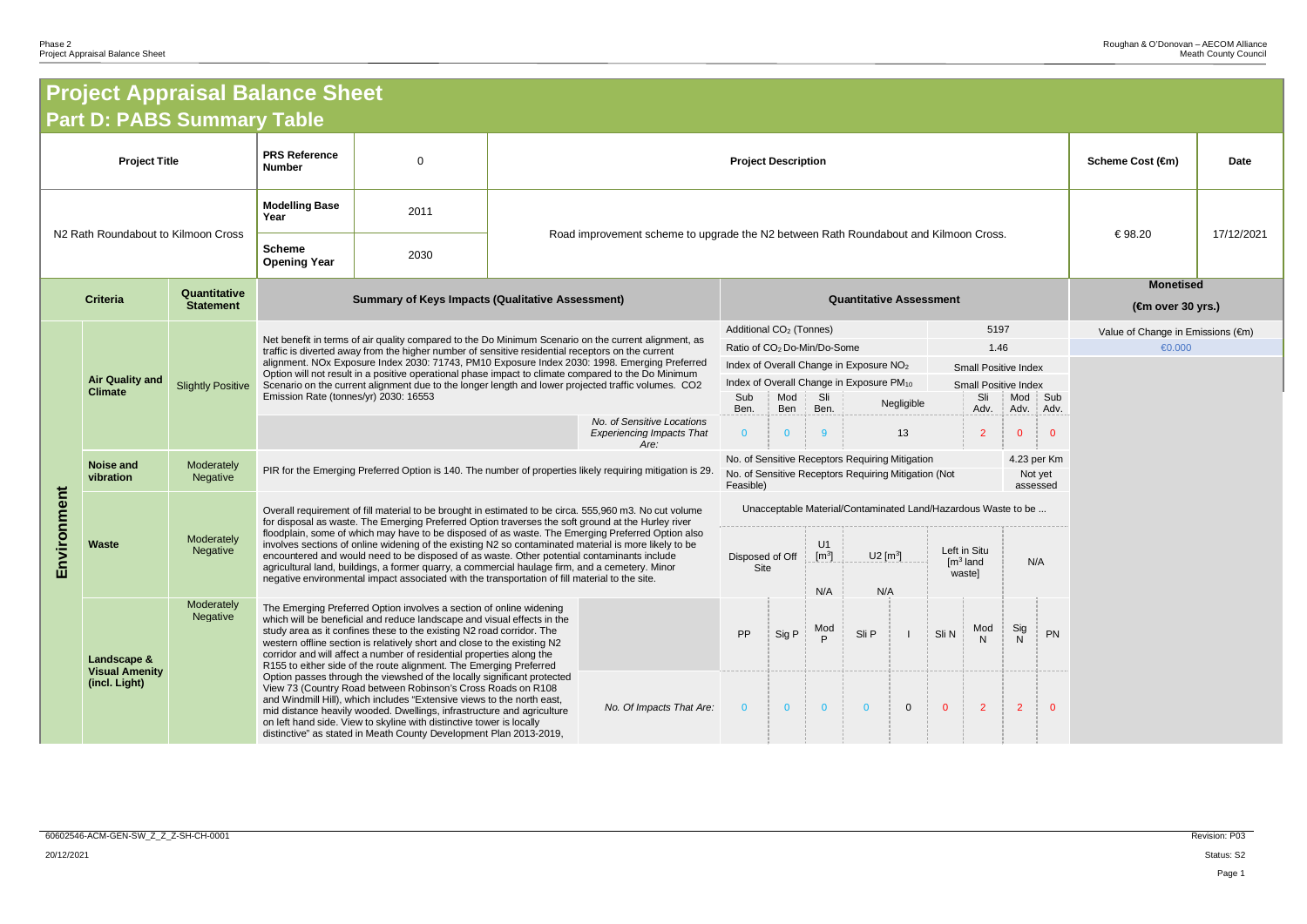Page 2



|  |                                                  |                        | Appendix 12. While existing roadside vegetation can obscure partially<br>or fully a number of views along the L5003, partial views towards the<br>route alignment of the Emerging Preferred Option will become visible<br>due to required vegetation removal. The landscape effects are<br>considered Medium and the significance of landscape effects is<br>considered Moderate Adverse. The magnitude of visual effects is<br>considered High to Very High along the offline sections, particularly<br>due to the proximity to a number of residential receptors. The<br>significance of visual effects will be Significant Adverse. | No. of Profound/Significant<br>Impacts on Sites Of:            | National                   |                | $\mathbf 0$                 | County                                    |                     | $\overline{2}$      | Other                 | 2              |  |  |
|--|--------------------------------------------------|------------------------|----------------------------------------------------------------------------------------------------------------------------------------------------------------------------------------------------------------------------------------------------------------------------------------------------------------------------------------------------------------------------------------------------------------------------------------------------------------------------------------------------------------------------------------------------------------------------------------------------------------------------------------|----------------------------------------------------------------|----------------------------|----------------|-----------------------------|-------------------------------------------|---------------------|---------------------|-----------------------|----------------|--|--|
|  |                                                  |                        | The online section of the Emerging Preferred Option will limit the area of direct habitat loss in the area                                                                                                                                                                                                                                                                                                                                                                                                                                                                                                                             |                                                                |                            |                |                             |                                           | <b>NI</b>           | CI                  | $LI(H)$ $LI($         |                |  |  |
|  | <b>Biodiversity,</b><br><b>Flora &amp; Fauna</b> | Slightly<br>Negative   | of wet grassland on either side of the existing N2. The loss of some wet grassland habitat along the<br>existing N2 is considered to be a Slightly Negative Impact. The installation of a modern surface water<br>drainage system will lead to a positive impact on water quality in the Hurley River, however this may be                                                                                                                                                                                                                                                                                                             | Number of Positive Impacts                                     |                            |                |                             | $\mathbf{0}$                              | $\mathbf{0}$        | $\overline{0}$      | $\mathbf{0}$          |                |  |  |
|  |                                                  |                        | offset by the construction of a wider bridge and the works on the flood plain. Overall the impact on the<br>Hurley River is considered to be imperceptible.                                                                                                                                                                                                                                                                                                                                                                                                                                                                            |                                                                | Number of Negative Impacts |                |                             |                                           | $\mathbf 0$         | $\mathbf{0}$        | $\mathbf{0}$          | $\mathbf 0$    |  |  |
|  |                                                  |                        | The Emerging Preferred Option is predicted to have the lowest impact overall. It has a low land-take                                                                                                                                                                                                                                                                                                                                                                                                                                                                                                                                   |                                                                |                            |                |                             | Impact on Agricultural Holdings that are: |                     |                     |                       |                |  |  |
|  | <b>Agriculture</b>                               | Slightly<br>Negative   | and severance impact. While the route does not impact on farmyards, the wider corridor impacts show<br>that there is the potential to impact on highly sensitive enterprises and farmyards within the wider                                                                                                                                                                                                                                                                                                                                                                                                                            | Sig P                                                          | Mod<br>P                   | Sli P          |                             | Sli N                                     | Mod<br>N            | Sig N               | PN                    |                |  |  |
|  |                                                  |                        | corridor. Affecting relatively larger land parcels it will take approx. 5% of affected area which represents<br>a minor or slightly negative impact.                                                                                                                                                                                                                                                                                                                                                                                                                                                                                   | $\mathbf{0}$                                                   | $\mathbf{0}$               | $\mathbf{0}$   | 9                           | 8                                         | 3                   | 9                   | 3                     |                |  |  |
|  | Non-<br><b>Agricultural</b><br><b>Properties</b> |                        | Potential service suspension during construction and possible diversion works. Potential full acquisition                                                                                                                                                                                                                                                                                                                                                                                                                                                                                                                              | Impact on Non-Agricultural Properties                          |                            |                |                             |                                           |                     |                     |                       |                |  |  |
|  |                                                  | <b>Highly Negative</b> | and demolition of 4 residential properties along the route line. In addition to the potential partial<br>acquisition of a number of residential properties, which may result in changes to the property access.<br>The wider corridor for the Emerging Preferred Option could potentially directly or indirectly impact circa                                                                                                                                                                                                                                                                                                          | Sig P                                                          | Mod<br>P                   | Sli P          |                             | Sli N                                     | Mod<br>$\mathsf{N}$ | Sig N               | PN                    |                |  |  |
|  |                                                  |                        | 41 (including junction/tie in elements) residential properties, as well as a number of commercial<br>properties.                                                                                                                                                                                                                                                                                                                                                                                                                                                                                                                       |                                                                | N/A                        | N/A            | N/A                         | N/A                                       | N/A                 | N/A                 | N/A                   | 4 to 41        |  |  |
|  | <b>Architectural</b><br>Heritage                 |                        |                                                                                                                                                                                                                                                                                                                                                                                                                                                                                                                                                                                                                                        |                                                                | Sig P                      | Mod<br>P       | Sli P                       |                                           | Sli N               | Mod<br>$\mathsf{N}$ | Sig N                 | <b>PN</b>      |  |  |
|  |                                                  | Moderately             | The Emerging Preferred Option will impact on the least amount of<br>previously undisturbed greenfield land and has the potential to have a<br>direct impact on only one identified cultural heritage site (CH 65).                                                                                                                                                                                                                                                                                                                                                                                                                     | No. of Impacts That Are:                                       | $\mathbf{0}$               | $\overline{0}$ | $\mathbf{0}$                | 3                                         | $\overline{1}$      | $\overline{2}$      | $\mathbf{0}$          | $\mathbf{0}$   |  |  |
|  |                                                  | Negative               |                                                                                                                                                                                                                                                                                                                                                                                                                                                                                                                                                                                                                                        | No. of Impacts on Sites of<br>National Importance That<br>Are: | $\Omega$                   | $\mathbf{0}$   | $\overline{0}$              | $\mathbf 0$                               | -0                  | $\mathbf{0}$        | $\mathbf{0}$          | $\overline{0}$ |  |  |
|  |                                                  |                        |                                                                                                                                                                                                                                                                                                                                                                                                                                                                                                                                                                                                                                        |                                                                | Sig P                      | Mod<br>P       | Sli P                       |                                           | Sli N               | Mod<br>N            | Sig N                 | PN             |  |  |
|  | Archaeological<br>and Cultural                   | Moderately             | The Emerging Preferred Option will impact on the least amount of<br>No. of Impacts That Are:<br>previously undisturbed greenfield land and has the potential to have a<br>No. of Impacts on Sites of<br>direct impact on only one identified cultural heritage site (CH 65).<br>National Importance That<br>Are:                                                                                                                                                                                                                                                                                                                       |                                                                | $\Omega$                   | $\mathbf{0}$   | $\mathbf{0}$                | $\overline{2}$                            |                     | 11                  |                       | $\overline{0}$ |  |  |
|  | Heritage                                         | Negative               |                                                                                                                                                                                                                                                                                                                                                                                                                                                                                                                                                                                                                                        | $\mathbf{0}$                                                   | $\bf{0}$                   | $\mathbf{0}$   | 0                           | $\mathbf 0$                               | $\mathbf{0}$        | $\mathbf{0}$        | $\mathbf{0}$          |                |  |  |
|  |                                                  |                        | The Emerging Preferred Option passes through an area of soft / compressible ground (alluvium and                                                                                                                                                                                                                                                                                                                                                                                                                                                                                                                                       | Number of Impacts That Are:                                    |                            |                |                             |                                           |                     |                     |                       |                |  |  |
|  | Soils &<br><b>Geology</b>                        | Slightly<br>Negative   | lacustrine deposits) associated with the Hurley River. The option has earthworks including<br>embankments over soft ground at the Hurley River Crossing approach. The Emerging Preferred Option<br>has one of the shortest sections of offline construction; consequently, it is anticipated that this option<br>will have the least impact to groundwater. This option will also involve the development of some                                                                                                                                                                                                                      | PP                                                             | Sig P                      | Mod<br>P       | Sli P                       |                                           | Sli N               | Mod<br>N            | Sig<br>N <sub>1</sub> | PI             |  |  |
|  |                                                  |                        | sections of offline roads above the 'Locally Important Aquifer - Lm'.                                                                                                                                                                                                                                                                                                                                                                                                                                                                                                                                                                  | $\overline{0}$                                                 | $\Omega$                   | $\Omega$       | $\mathbf{0}$                | $\Omega$                                  | $\mathbf{0}$        | $\Omega$            | $\Omega$              |                |  |  |
|  |                                                  |                        | There is potential for the Emerging Preferred Option to have a positive impact on water quality resulting                                                                                                                                                                                                                                                                                                                                                                                                                                                                                                                              |                                                                |                            |                | Number of Impacts That Are: |                                           |                     |                     |                       |                |  |  |
|  | <b>Hydrology</b>                                 | Slightly<br>Negative   | from the construction of new surface water drainage in line with current design standards. However,<br>there is also potential for a minor impact on the flood plain of the Hurley River north of Ashbourne to<br>occur due to online widening.                                                                                                                                                                                                                                                                                                                                                                                        | PP                                                             | Sig P                      | Mod<br>P       | Sli P                       |                                           | Sli N               | Mod<br>N            | Sig<br>N              | PI             |  |  |
|  |                                                  |                        |                                                                                                                                                                                                                                                                                                                                                                                                                                                                                                                                                                                                                                        | $\Omega$                                                       |                            |                |                             |                                           |                     | $\Omega$            | $\Omega$              |                |  |  |
|  | Hydrogeology                                     | Slightly<br>Negative   | The Emerging Preferred Option overlies a 'Locally Important Aquifer - Lm' and traverses a Public<br>Supply Source Protection Area. Groundwater vulnerability underneath the Emerging Preferred Option                                                                                                                                                                                                                                                                                                                                                                                                                                  |                                                                |                            |                |                             | Number of Impacts That Are:               |                     |                     |                       |                |  |  |
|  |                                                  |                        | varies from 'Low' to 'Extreme'.                                                                                                                                                                                                                                                                                                                                                                                                                                                                                                                                                                                                        | PP                                                             | Sig P                      | Mod<br>P       | Sli P                       |                                           | Sli N               | Mod<br>N            | Sig<br>N              | PI             |  |  |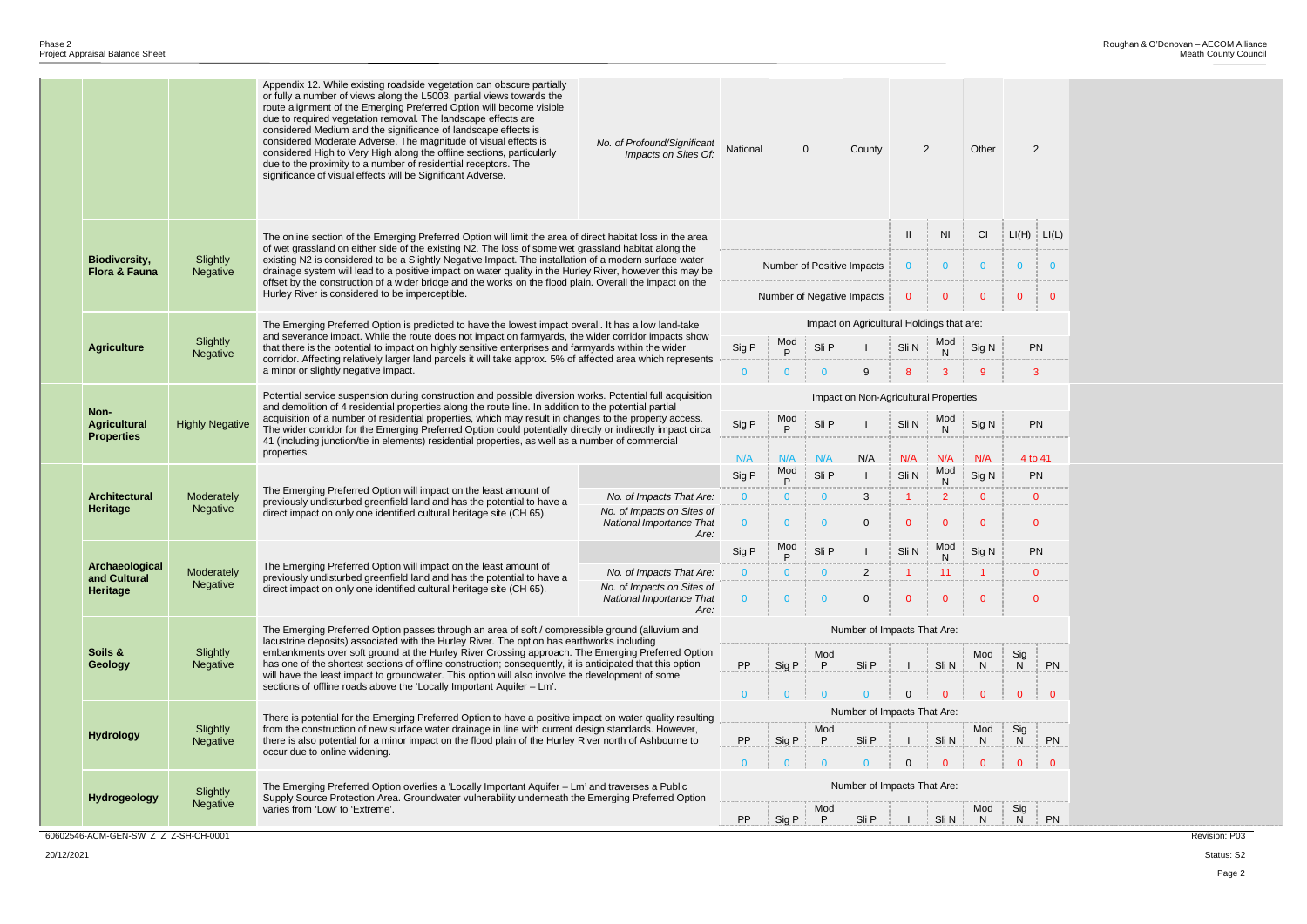|                                       |                                               |                                                                                                                                                                                                                                                                                                                                                                                                                                                                                                                                                                                                                      |                                                                                                                                                                                                                                                                                                                                                                                                                                                                                                                                                                                                  |            |                                                     | $\mathbf{0}$           |  |  |                |                                       |                |              |  |  |  |
|---------------------------------------|-----------------------------------------------|----------------------------------------------------------------------------------------------------------------------------------------------------------------------------------------------------------------------------------------------------------------------------------------------------------------------------------------------------------------------------------------------------------------------------------------------------------------------------------------------------------------------------------------------------------------------------------------------------------------------|--------------------------------------------------------------------------------------------------------------------------------------------------------------------------------------------------------------------------------------------------------------------------------------------------------------------------------------------------------------------------------------------------------------------------------------------------------------------------------------------------------------------------------------------------------------------------------------------------|------------|-----------------------------------------------------|------------------------|--|--|----------------|---------------------------------------|----------------|--------------|--|--|--|
|                                       |                                               |                                                                                                                                                                                                                                                                                                                                                                                                                                                                                                                                                                                                                      |                                                                                                                                                                                                                                                                                                                                                                                                                                                                                                                                                                                                  |            | <b>Collision Reduction Over 30 Years</b>            |                        |  |  |                | Value of Change (€m)                  |                |              |  |  |  |
|                                       | <b>Collision</b><br><b>Reduction</b>          | <b>Highly Positive</b>                                                                                                                                                                                                                                                                                                                                                                                                                                                                                                                                                                                               | The reduction in collisions as a result of the scheme will be a positive benefit. All classifications of<br>collisions will experience a reduction in numbers compared to the DoMin, base case.                                                                                                                                                                                                                                                                                                                                                                                                  | Collisions |                                                     |                        |  |  |                |                                       |                |              |  |  |  |
| Safety                                |                                               |                                                                                                                                                                                                                                                                                                                                                                                                                                                                                                                                                                                                                      | 2.3<br>47<br>64.6<br>0.1<br>62.3                                                                                                                                                                                                                                                                                                                                                                                                                                                                                                                                                                 |            |                                                     |                        |  |  |                |                                       | $\bigoplus$ .9 |              |  |  |  |
|                                       | <b>Security</b>                               | Moderately<br>Positive                                                                                                                                                                                                                                                                                                                                                                                                                                                                                                                                                                                               | Moderate security benefits are expected, where aspects of users' personal safety, perceptions of risk<br>and ambience will be improved. The existing N2 will be favourable for active modes due to the lower<br>traffic flows along this route.                                                                                                                                                                                                                                                                                                                                                  |            |                                                     |                        |  |  |                |                                       |                |              |  |  |  |
| Activity                              | <b>Ambience</b>                               | The emerging preferred option will include the provision of NMU facilities segregated from the<br>proposed mainline along the existing N2, which are likely to encourage further cycling and walking<br>trips to be made within the area. These facilities will allow for an extension of existing planned networks<br><b>Highly Positive</b><br>that being developed south of the study area, and the proposed segregation will reduce the perceived<br>danger by NMUs. Value of benefits have not been determined at this stage.                                                                                   |                                                                                                                                                                                                                                                                                                                                                                                                                                                                                                                                                                                                  |            |                                                     |                        |  |  |                |                                       | $\bigoplus$ .0 |              |  |  |  |
| Physical                              | <b>Absenteeism</b>                            | <b>Slightly Positive</b>                                                                                                                                                                                                                                                                                                                                                                                                                                                                                                                                                                                             | The emerging preferred option has the potential to facilitate the uptake of walking and cycling through<br>the provision of segregated facilities, including on sections involving online widening. The resultant<br>physical activity will help reduce health risks and the more NMUs using the proposed route, the greater<br>the benefits. Value of benefits have not been determined at this stage.                                                                                                                                                                                          |            |                                                     |                        |  |  |                |                                       | $\bigoplus$ .0 |              |  |  |  |
|                                       | <b>Reduced</b><br><b>Health Risk</b>          | Moderately<br>Positive                                                                                                                                                                                                                                                                                                                                                                                                                                                                                                                                                                                               | The emerging preferred option has the potential to facilitate the uptake of walking and cycling through<br>the provision of segregated facilities, including on sections involving online widening. The resultant<br>physical activity will help reduce health risks and the more NMUs using the proposed route, the greater<br>the benefits. Value of benefits have not been determined at this stage.                                                                                                                                                                                          |            |                                                     |                        |  |  |                | $\bigoplus$ .0                        |                |              |  |  |  |
|                                       |                                               |                                                                                                                                                                                                                                                                                                                                                                                                                                                                                                                                                                                                                      |                                                                                                                                                                                                                                                                                                                                                                                                                                                                                                                                                                                                  |            |                                                     |                        |  |  | <b>Commute</b> | <b>Business</b>                       | Other          | Value        |  |  |  |
| conomy<br>ш                           | <b>Transport</b>                              |                                                                                                                                                                                                                                                                                                                                                                                                                                                                                                                                                                                                                      | The efficiency and effectiveness benefits have been monetised, where reasonable, and primarily<br>include journey time benefits for several trip purposes. The Emerging Preferred Option delivers                                                                                                                                                                                                                                                                                                                                                                                                |            |                                                     |                        |  |  | €25            | €42                                   | €30            | of<br>Change |  |  |  |
|                                       | <b>Efficiency and</b><br><b>Effectiveness</b> |                                                                                                                                                                                                                                                                                                                                                                                                                                                                                                                                                                                                                      | positively in the economic sense, providing monetary benefits to both users and the wider economy.<br>The BCR is positive meaning a positive return on investment.                                                                                                                                                                                                                                                                                                                                                                                                                               |            |                                                     |                        |  |  | <b>PSP</b>     |                                       | Res.           |              |  |  |  |
|                                       |                                               |                                                                                                                                                                                                                                                                                                                                                                                                                                                                                                                                                                                                                      |                                                                                                                                                                                                                                                                                                                                                                                                                                                                                                                                                                                                  |            |                                                     |                        |  |  | $\bigoplus$ .0 | <b>Indirect Tax</b><br>$\epsilon 0.3$ | Value          | €172         |  |  |  |
|                                       | Wider<br><b>Economic</b><br><b>Impact</b>     | <b>Slightly Positive</b>                                                                                                                                                                                                                                                                                                                                                                                                                                                                                                                                                                                             | Benefits will be widespread (spatially, in several industry sectors and for residents). Positive business,<br>industry and personal impacts will be attributable to the Emerging Preferred Option from its improved<br><b>Slightly Positive</b><br>transport accessibility, including active modes and public transport.                                                                                                                                                                                                                                                                         |            |                                                     |                        |  |  |                |                                       | €75            |              |  |  |  |
|                                       |                                               |                                                                                                                                                                                                                                                                                                                                                                                                                                                                                                                                                                                                                      | This project is expected to be Exchequer funded, given its widespread benefits and the Project Ireland                                                                                                                                                                                                                                                                                                                                                                                                                                                                                           |            | <b>Expected Percentage of Non-Exchequer Funding</b> |                        |  |  |                |                                       |                |              |  |  |  |
|                                       | <b>Funding</b>                                | <b>Neutral</b>                                                                                                                                                                                                                                                                                                                                                                                                                                                                                                                                                                                                       | 2040 goal to, among others, improve connectivity and accessibly to the regions and north-west.                                                                                                                                                                                                                                                                                                                                                                                                                                                                                                   |            |                                                     | Neutral                |  |  |                |                                       |                |              |  |  |  |
|                                       | <b>Deprived</b><br>Geographic<br><b>Areas</b> | <b>Neutral</b>                                                                                                                                                                                                                                                                                                                                                                                                                                                                                                                                                                                                       | The Emerging Preferred Option is considered to have a neutral score, as there are no deprived<br>geographical areas within the study area. However, it is noted that the option has the potential to<br>improve accessibility for disadvantaged groups from deprived geographic areas that are further afield<br>such as those in Navan, Slane, Drogheda and the Greater Dublin Area.                                                                                                                                                                                                            |            | <b>Impact on Deprived Areas</b>                     | Neutral                |  |  |                |                                       |                |              |  |  |  |
| Accessibility and Social<br>Inclusion | <b>Vulnerable</b><br><b>Groups</b>            | The Emerging Preferred Option is considered to have a moderately positive impact. This is due to<br>improvements in accessibility to employment, education, healthcare in Ashbourne and the wider Dublin<br>Impact on Access to Employment or Vital Infrastructure<br>Moderately<br>region as well as Dublin airport for all social groups, in particular vulnerable groups. As a result of<br>Positive<br>decreased congestion and reduced journey times, the subsequent reduction of travel costs would also<br>encourage and support investment and employment in the wider region.<br><b>Moderately Positive</b> |                                                                                                                                                                                                                                                                                                                                                                                                                                                                                                                                                                                                  |            |                                                     |                        |  |  |                |                                       |                |              |  |  |  |
|                                       |                                               |                                                                                                                                                                                                                                                                                                                                                                                                                                                                                                                                                                                                                      | The Emerging Preferred Option will have a highly positive impact overall. This is due to improving                                                                                                                                                                                                                                                                                                                                                                                                                                                                                               |            |                                                     |                        |  |  |                |                                       |                |              |  |  |  |
| Integration                           | <b>Transport</b><br><b>Integration</b>        | <b>Highly Positive</b>                                                                                                                                                                                                                                                                                                                                                                                                                                                                                                                                                                                               | connectivity to the strategic road network including the M50, M3 and M1, as well as other transport<br>modes such as the proposed Finglas LUAS Park & Ride. This option is also expected to incorporate<br>improvements to walking and cycling facilities on the residual road network and will facilitate<br>improvements to the reliability and attractiveness of road based public transport options. This will also<br>improve access to key port and airport destinations at Dublin Port, Dublin Airport, Belfast City and<br>International Airports, and major ports in Belfast and Larne. |            |                                                     | <b>Highly Positive</b> |  |  |                |                                       |                |              |  |  |  |
|                                       |                                               |                                                                                                                                                                                                                                                                                                                                                                                                                                                                                                                                                                                                                      |                                                                                                                                                                                                                                                                                                                                                                                                                                                                                                                                                                                                  |            |                                                     |                        |  |  |                |                                       |                |              |  |  |  |